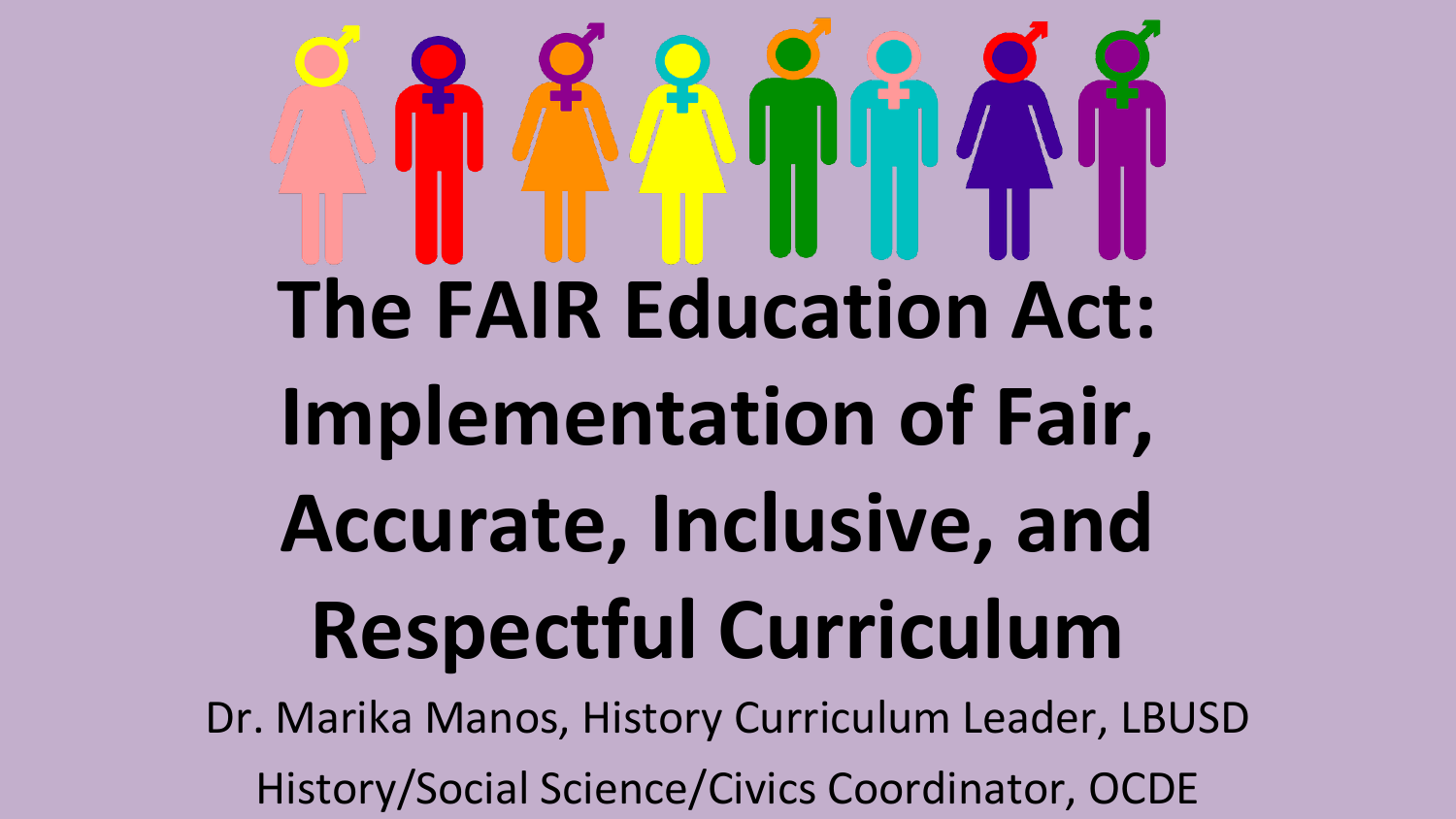

How do we provide students with mirrors and windows in the curriculum?

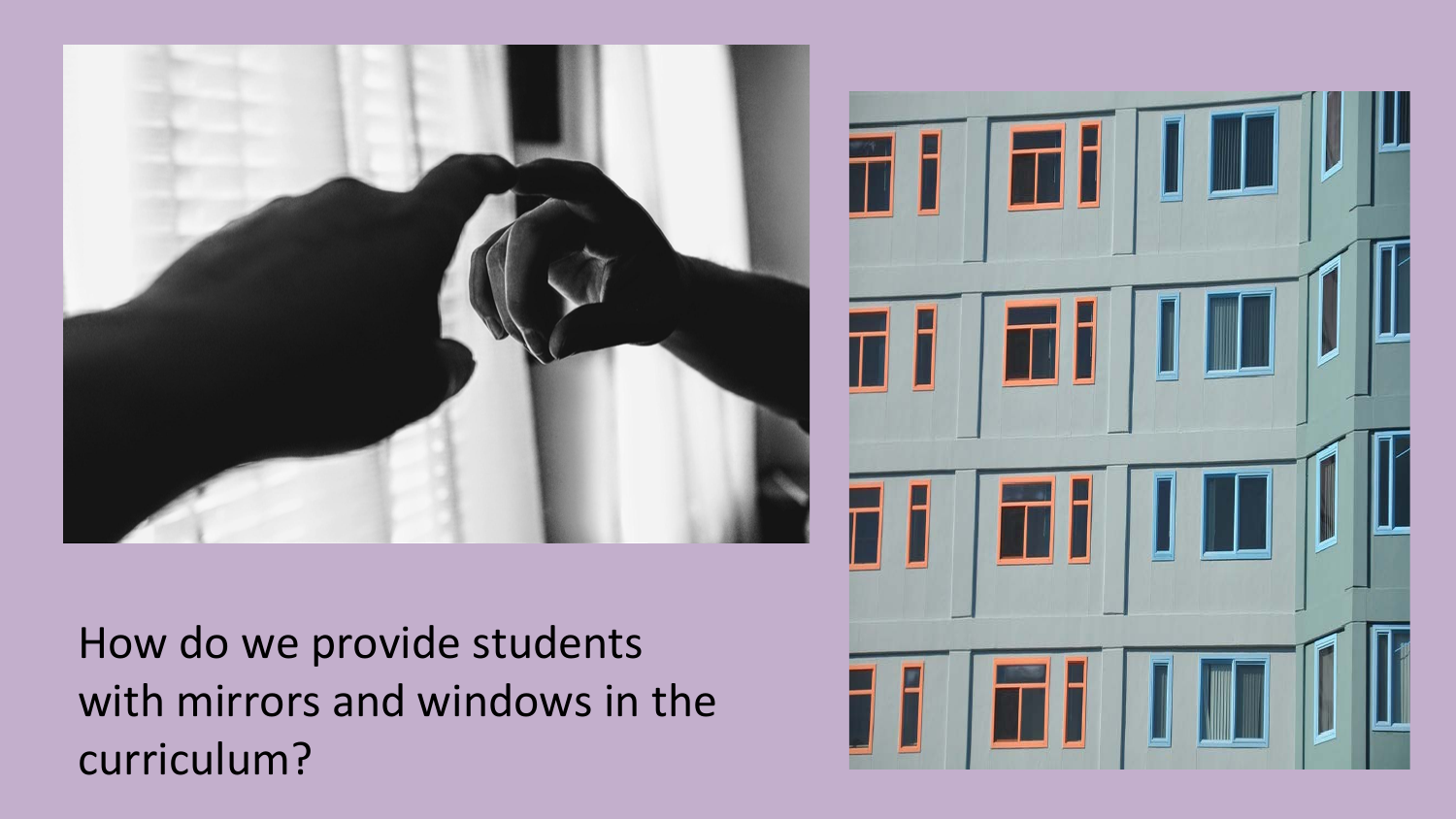#### **The FAIR Education Act, 2011, aka SB 48**

Passed in order to ensure "a study of the role and contributions of both men and women, Native Americans, African Americans, Mexican Americans, Asian Americans, Pacific Islanders, European Americans, lesbians, gay, bisexual, and transgender Americans, persons with disabilities, and members of other ethnic and cultural groups" (Ed. Code Section 51204.5, [http://www.cde.ca.gov/ci/cr/cf/senatebill48faq.asp\)](http://www.cde.ca.gov/ci/cr/cf/senatebill48faq.asp) in the development of California and United States history.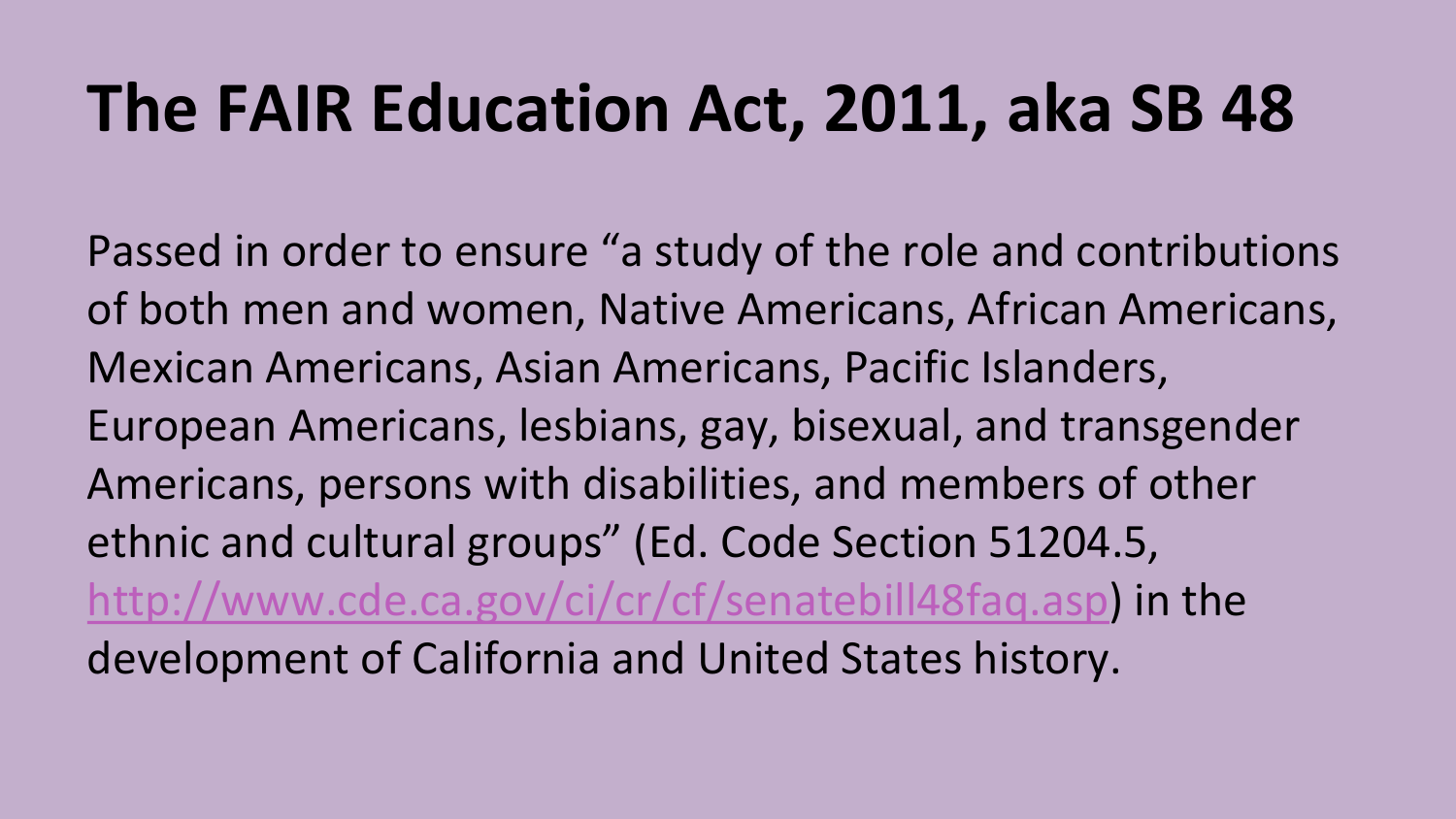- Help students see themselves in the curriculum
- Help students see others in the curriculum
- Improve academic outcomes of all students (Gurin et. al., 2002)
- [Provide a safe and accepting environment for all students](https://www.glsen.org/article/2017-national-school-climate-survey) (GLSEN, 2017)
- Challenge the single story of any one group, multiple and intersecting identities
- Represent current historical scholarship and state-mandated curriculum through the *[History/Social Science Framework](https://drive.google.com/open?id=1heNJQhigBo4zcn3nA70FL4VYdvbnB9D-)* (2016).

# **Fair, Accurate, Inclusive, and Respectful (FAIR) Education Act**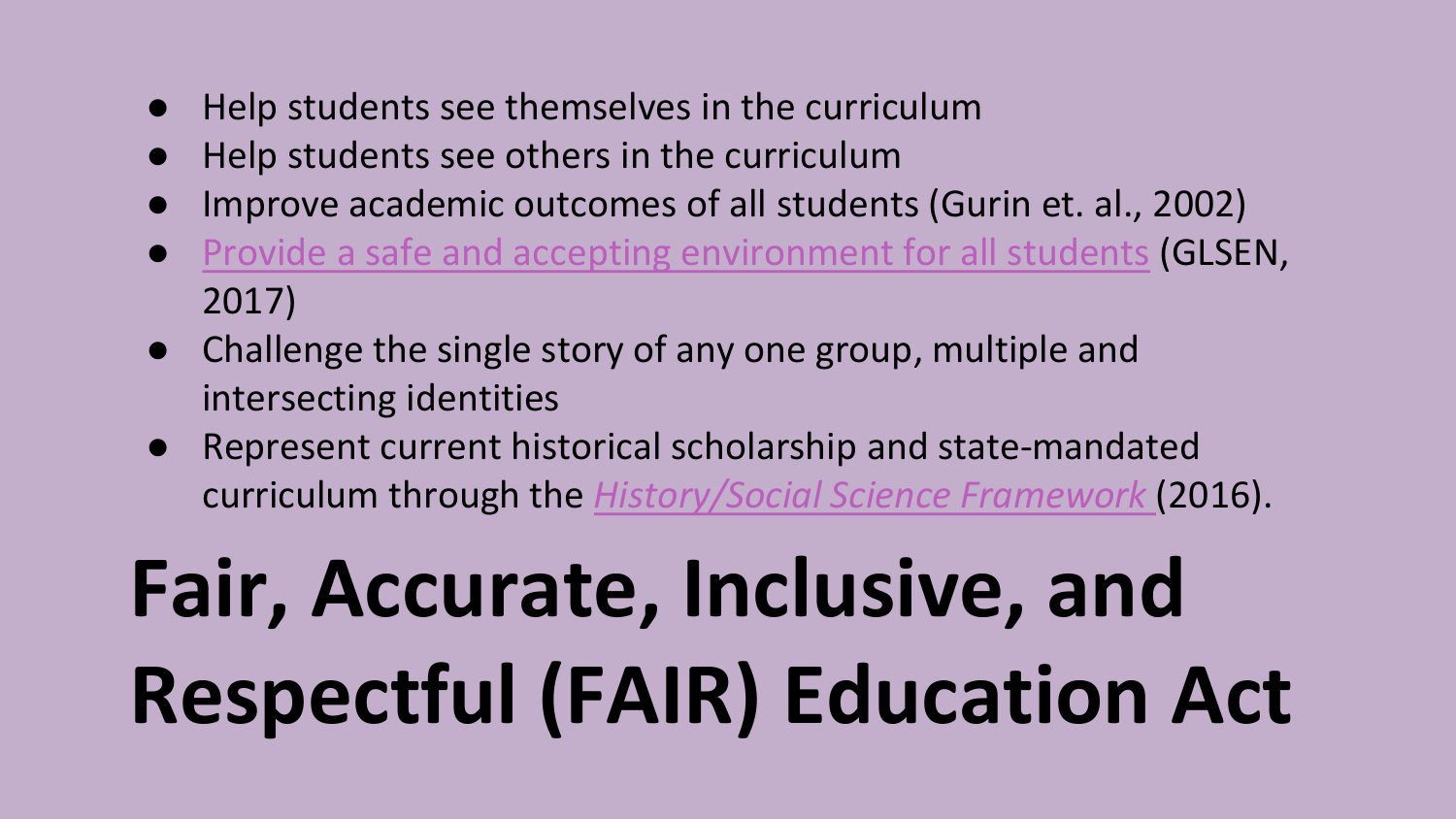Frequency of School Victimization Based on Sexual Orientation and Gender Expression Over Time (Percentage of LGBTQ Students Reporting Event Often or Frequently, Based on Estimated Marginal Means)

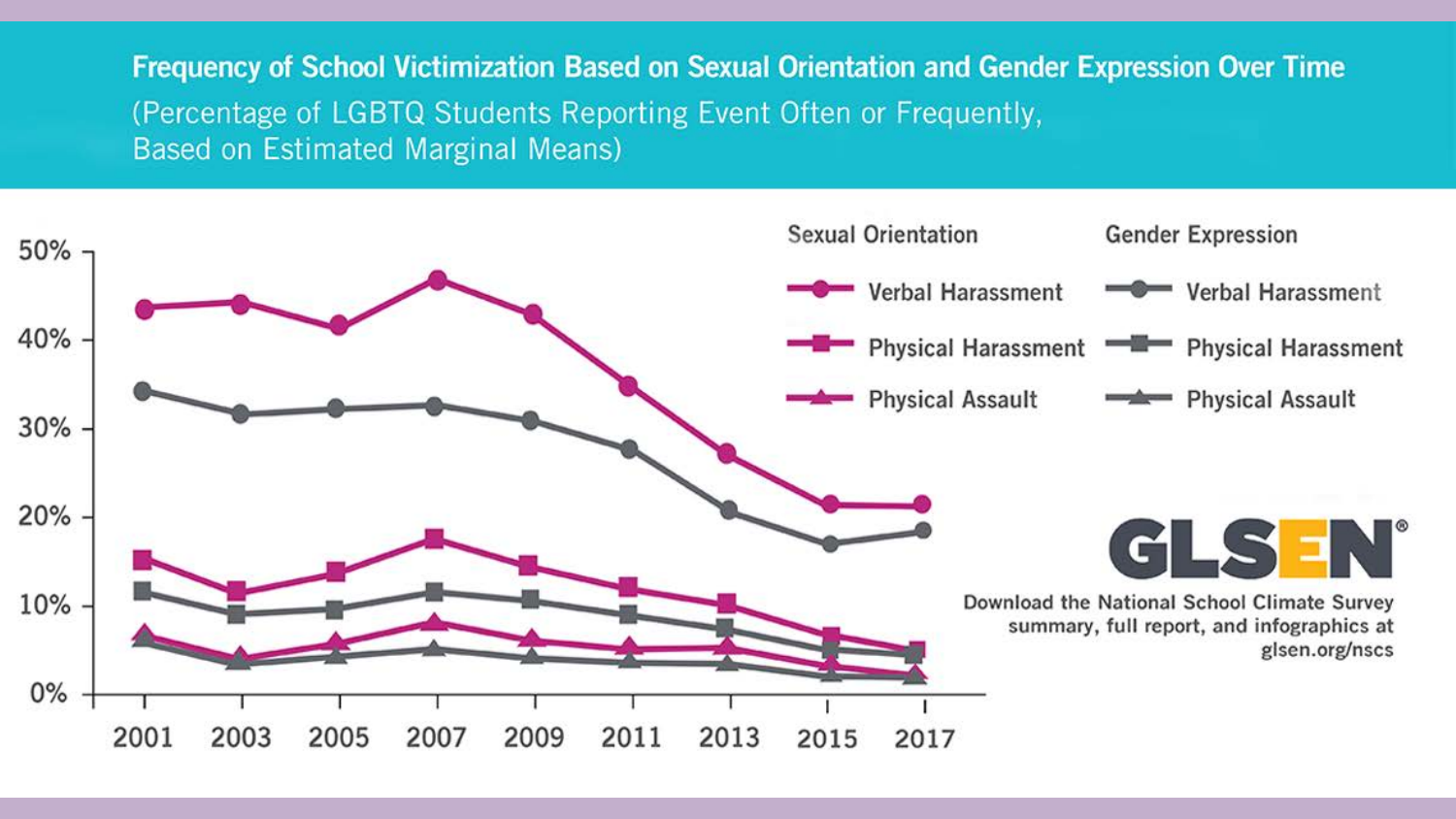#### Applies to all the adoption of instructional materials.

- Accurate portrayal
- Contributions of race, ethnicity, class, gender, sexuality, age and other identity groups.

Applies to K-12 History Curriculum in **developmentally appropriate** and **curriculum aligned** ways.

# **Fair, Accurate, Inclusive, and Respectful (FAIR) Education Act**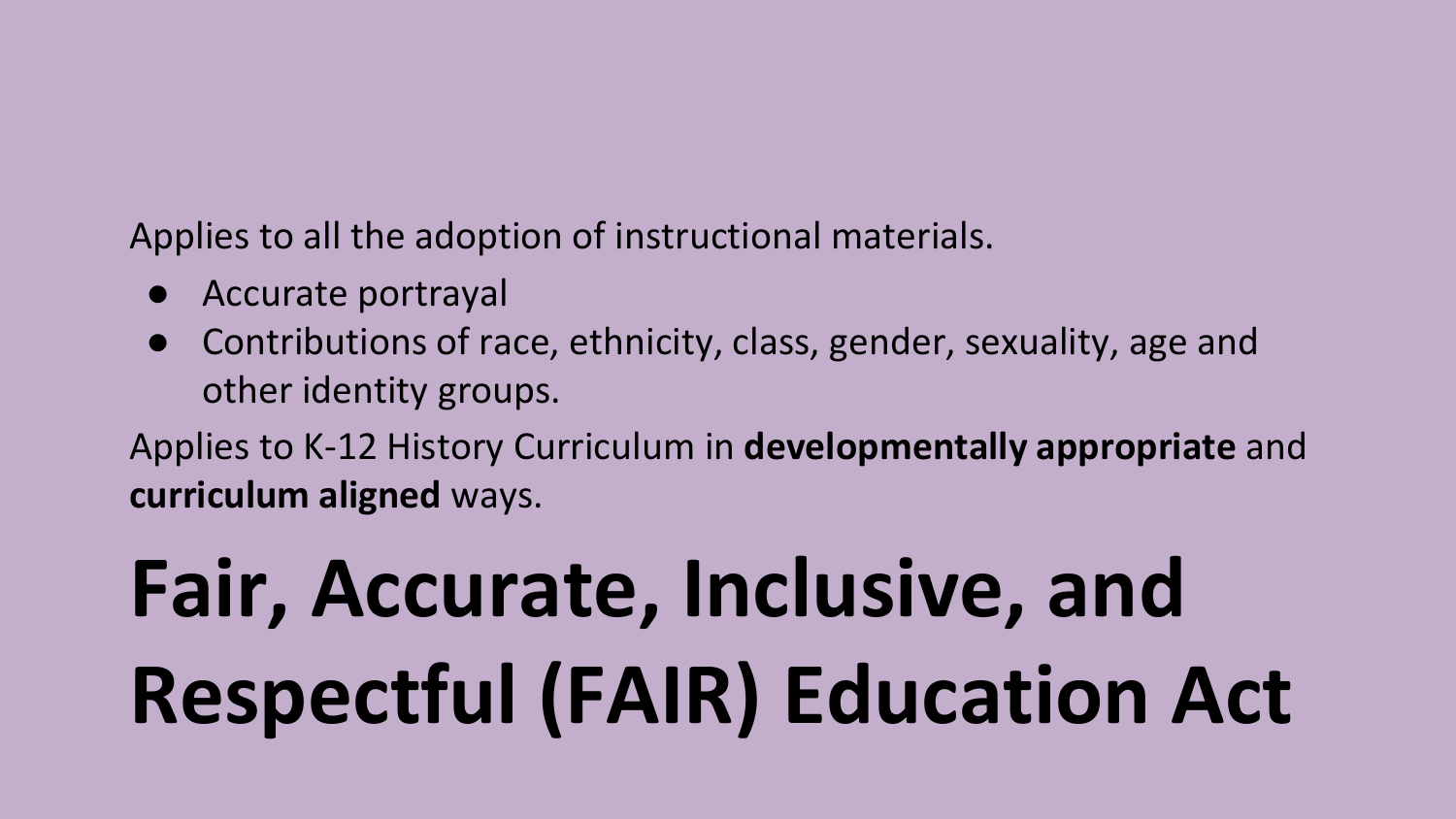### **LGBTQ in the [HSS Framework](https://drive.google.com/open?id=1heNJQhigBo4zcn3nA70FL4VYdvbnB9D-)**

- Grade 2, S*ocial Studies*, Family Diversity
- Grade 4, *California History*, Gender Roles in the Gold Rush and Civil Rights Movement
- Grade 5, *Early American History,* Gender Roles
- Grade 8, *American History to Reconstruction,* roles of gender and family by region, group, and over time.
- Grade 9, Ethnic Studies, Historic Struggle and Civil Rights Action
- Grade 10, *Modern World History*, gender roles and discrimination faced by LGBTQ
- Grade 11, *Recent American History,* 
	- 1. LGBTQ Individuals in differing time periods
	- 2. Discrimination Faced by LGBTQ, e.g. Lavender Scare
	- 3. Movements for Equality and Liberation
	- 4. LGBTQ Challenges and Victories

Grade 12, *American Government,* Civil Rights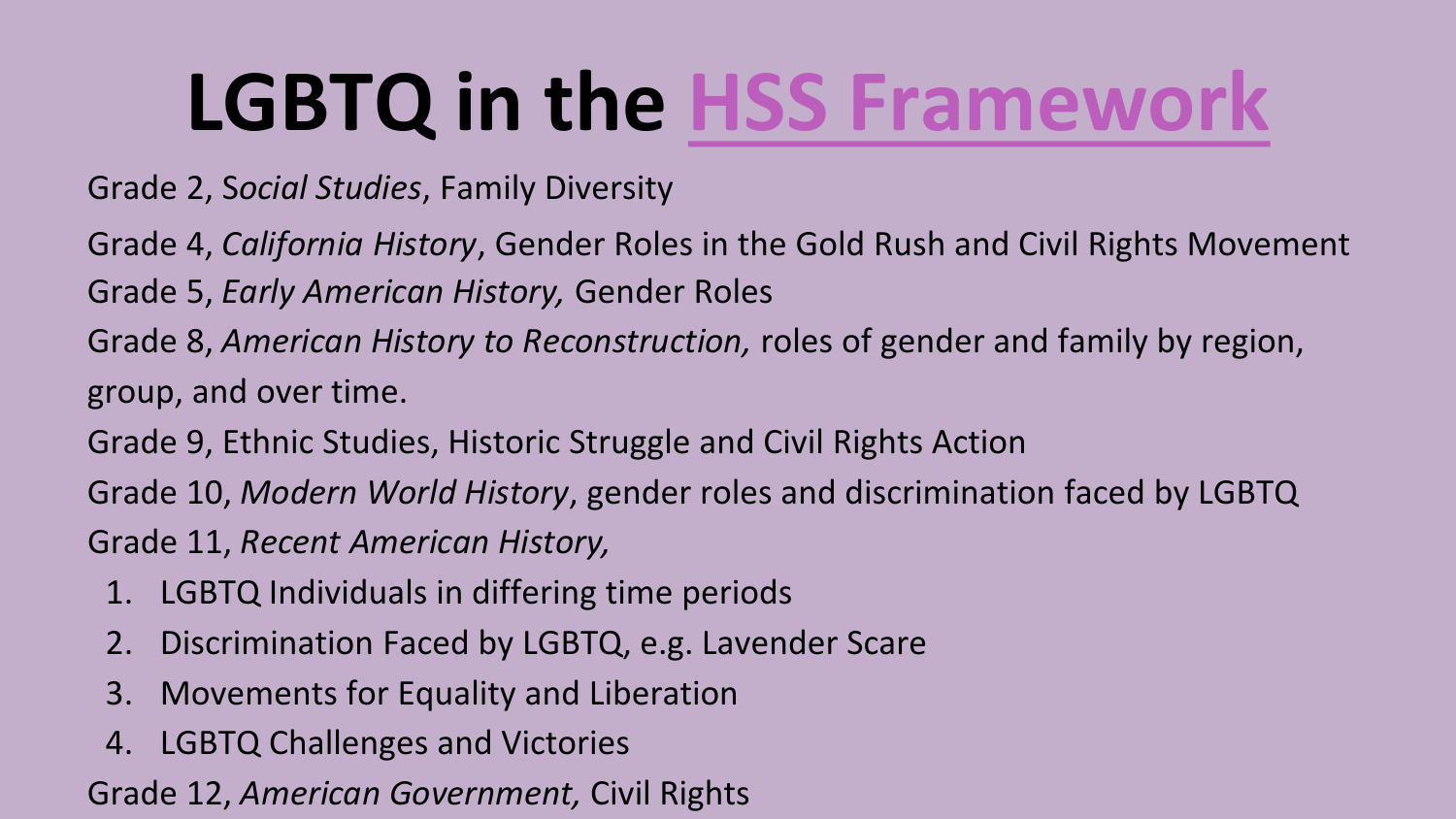### **Book Identification**

September 2018 through November 2018

- Award and Recommended Lists
- Professional Reviews
- Current Titles
- Non-profit and Parent Reviews/Recommendations
- Identify Books from Groups that are Underrepresented in Current District Holdings
- Grade Spans
- Connection 2016 History-Social Science Framework and Common Core State Standards/ELA Units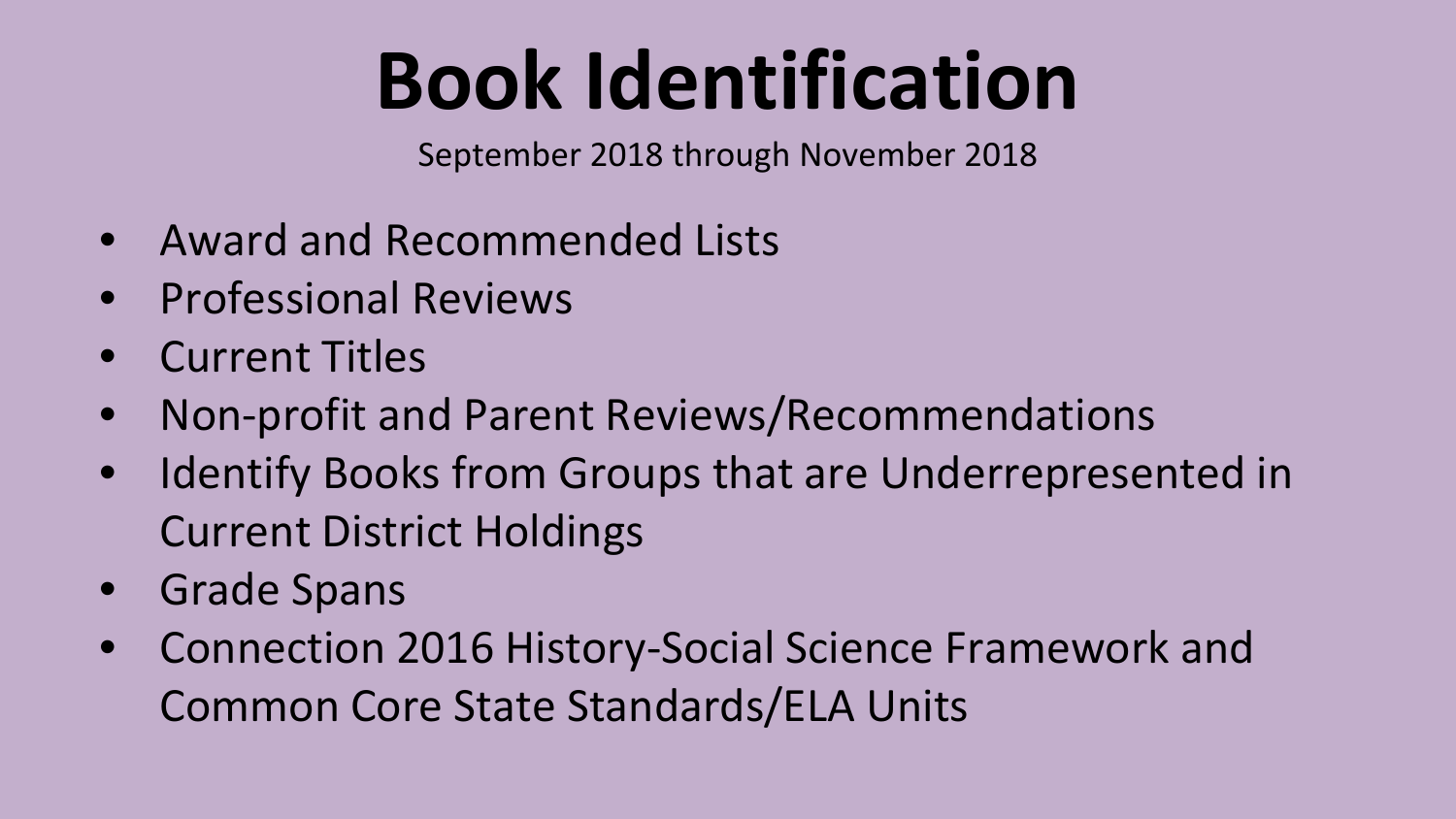### **Data Analysis**

- Current Holdings by Demographics
- LBUSD Student Demographics
- Grade Level Identification for Instructional Materials

| Race/<br>Ethnicity       | Total  | African<br>American | American<br>Indian or<br>Alaska Native | Asian | Filipino | Hispanic<br>or Latino | Pacific<br>Islander | White | Two or<br>More<br>Races/<br><b>Not</b><br>Reported | Special<br>Educatio<br>n.        | LGBTQ/<br>Gender<br><b>Roles</b> | Female |
|--------------------------|--------|---------------------|----------------------------------------|-------|----------|-----------------------|---------------------|-------|----------------------------------------------------|----------------------------------|----------------------------------|--------|
| <b>Students</b>          | 79,709 | 14.4%               | 0.2%                                   | 7.4%  | 3.3%     | 55.4%                 | 1.6%                | 14.0% | 1.9%/<br>1.8%                                      | $~13.8\%$<br>with<br><b>IEPs</b> | $~10\%$                          | $-50%$ |
| Library<br><b>Titles</b> |        | 4,223               | 1,965                                  |       | 46       | 1,361                 |                     |       |                                                    |                                  | 25                               | 1907   |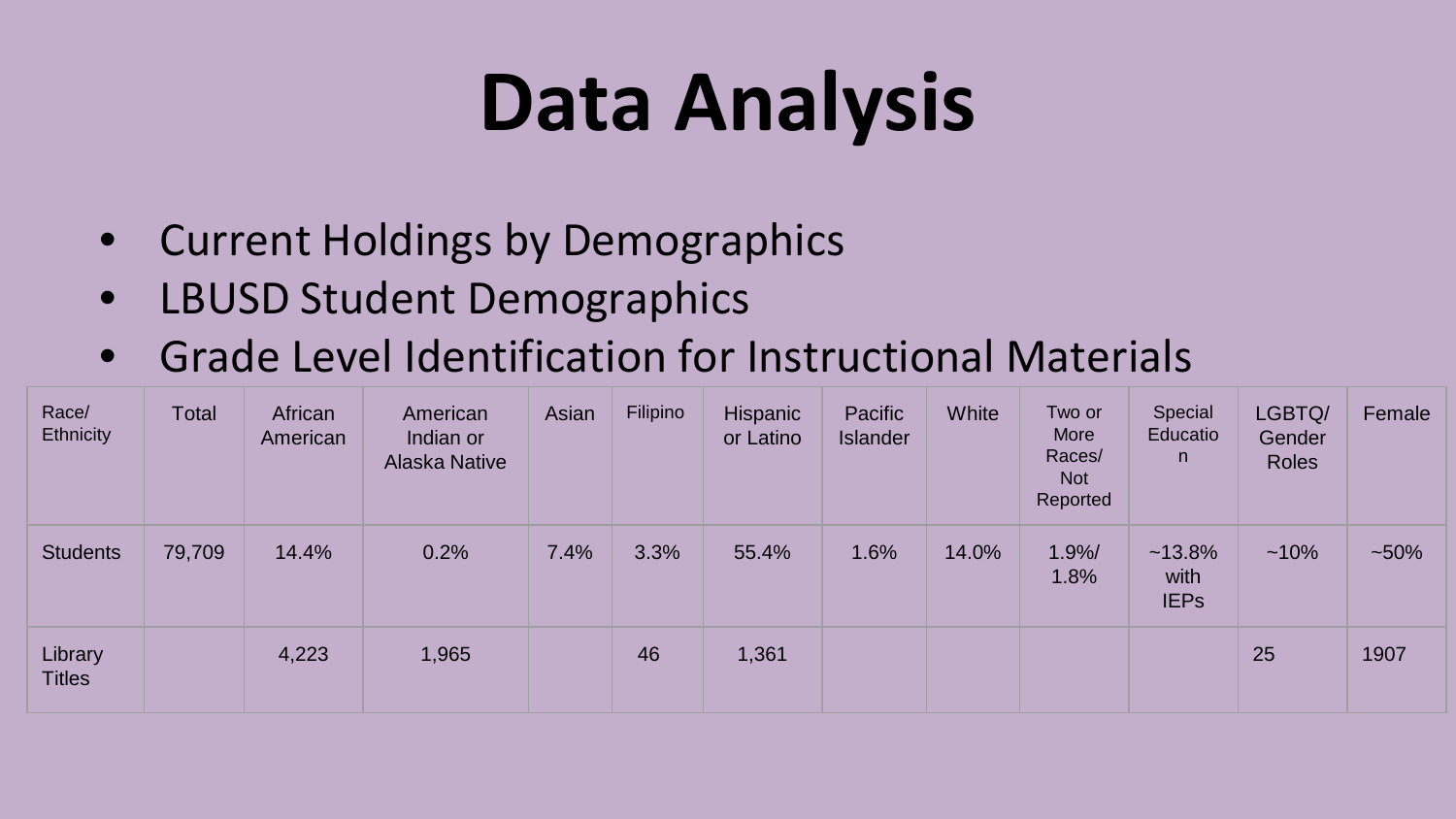### **Book Evaluation**

January and February 2019

- Contributions versus Constraints
- Appropriateness for Recommended Level/ **Questionable References**
- Appeal to Students
- Books Portray Groups Identified in FAIR Education Act
- **Educational Content**
- **Social Content**

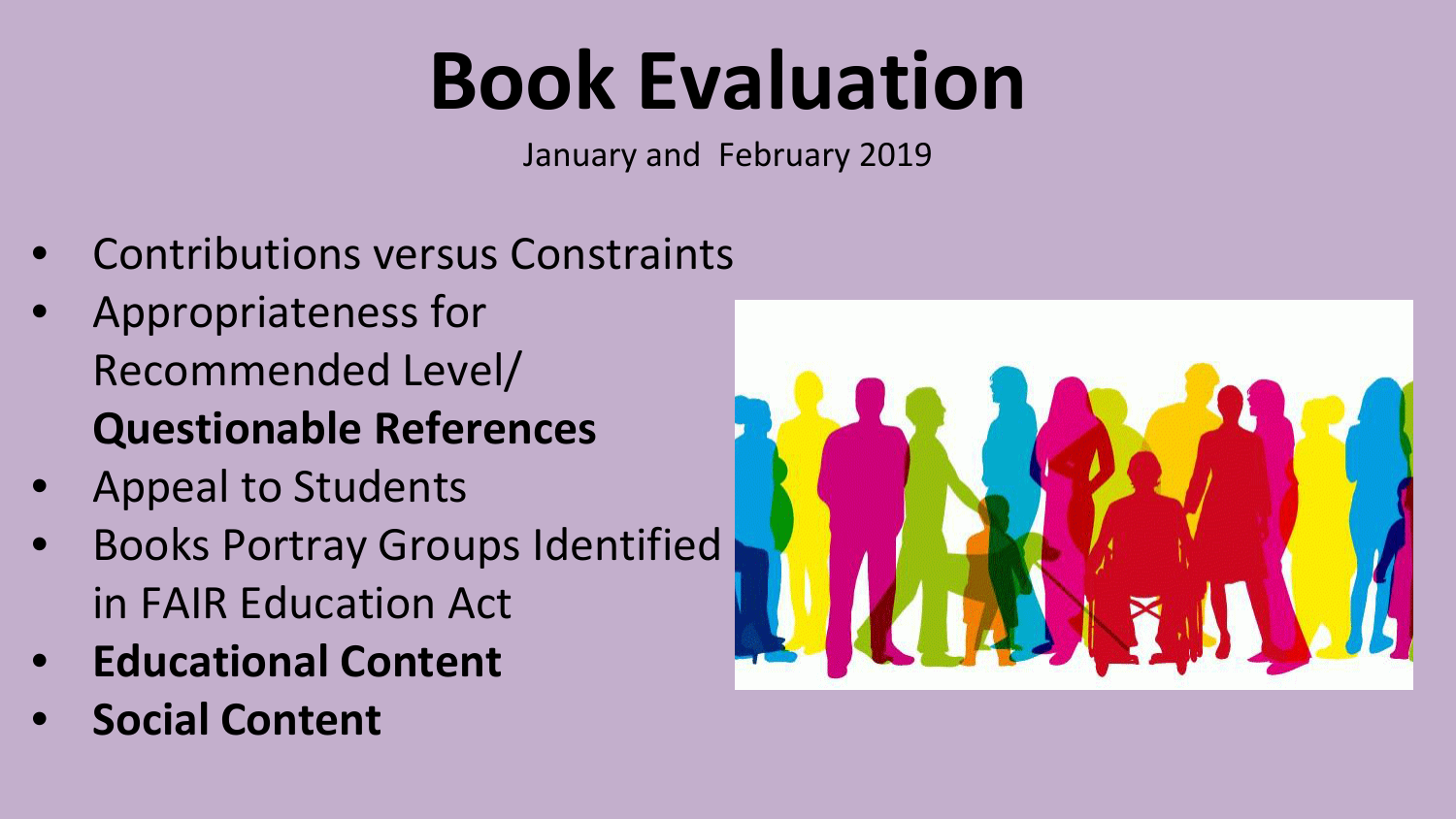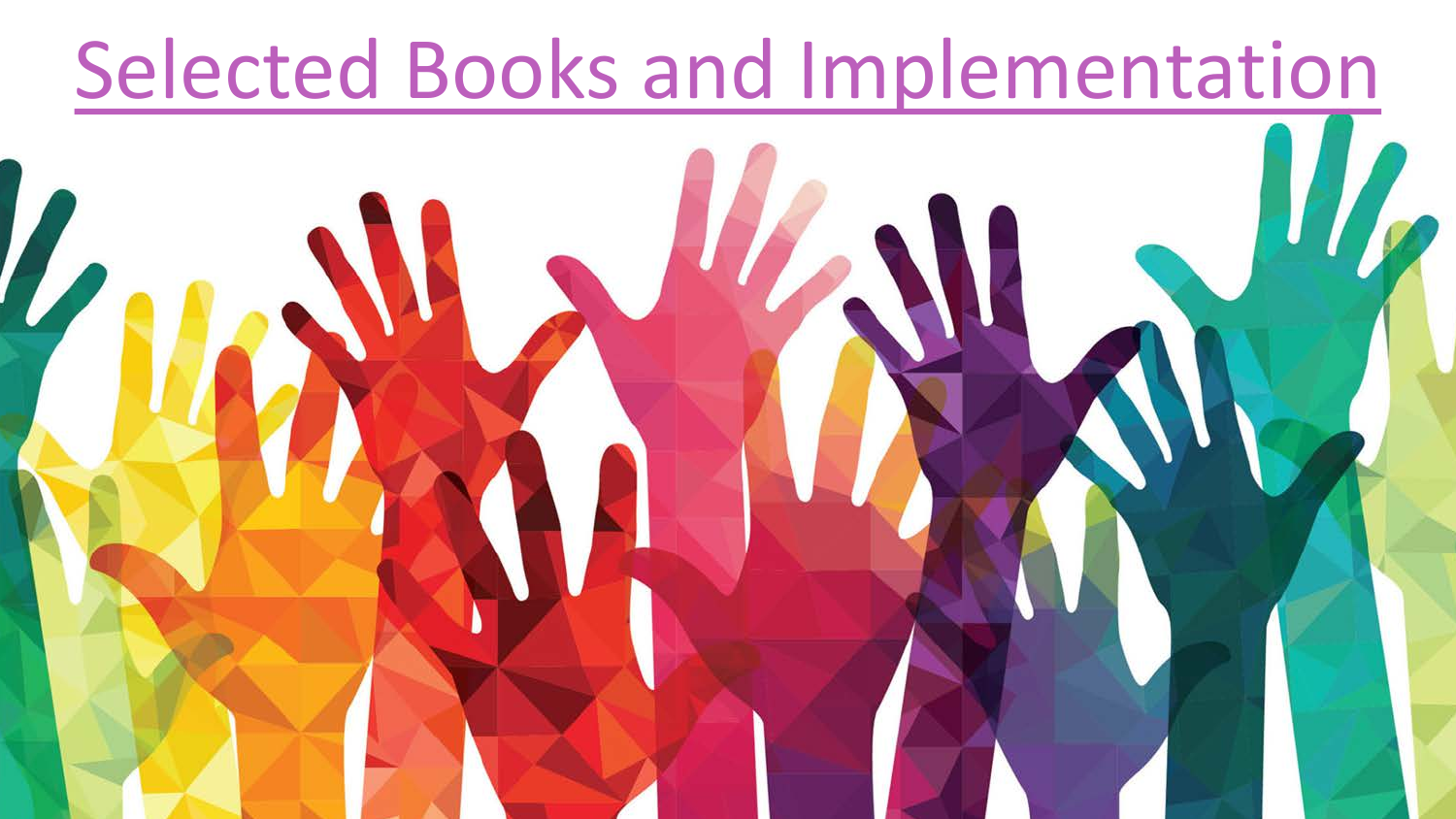#### [Resources to Support the FAIR Education Act](https://www.lacoe.edu/Curriculum-Instruction/History-Social-Science/FAIR-Act)

#### **California's Diversity Past and Present**

This resource developed by Constitutional Rights Foundation provides a number of lessons that can be used to comply with the FAIR Education Act. Lessons are aligned to the California Common Core State Standards for English Language Arts.

<http://ca3rsproject.org/diversity/california-diversity-past-and-present.pdf>

#### **Lesson Plans on Bullying, Bias and Diversity**

GLSEN has created this resource, recommended by the First Amendment Center, to incorporate LGBT history, themes, and people into the curriculum.

<https://www.glsen.org/educate/resources/lesson-plans>